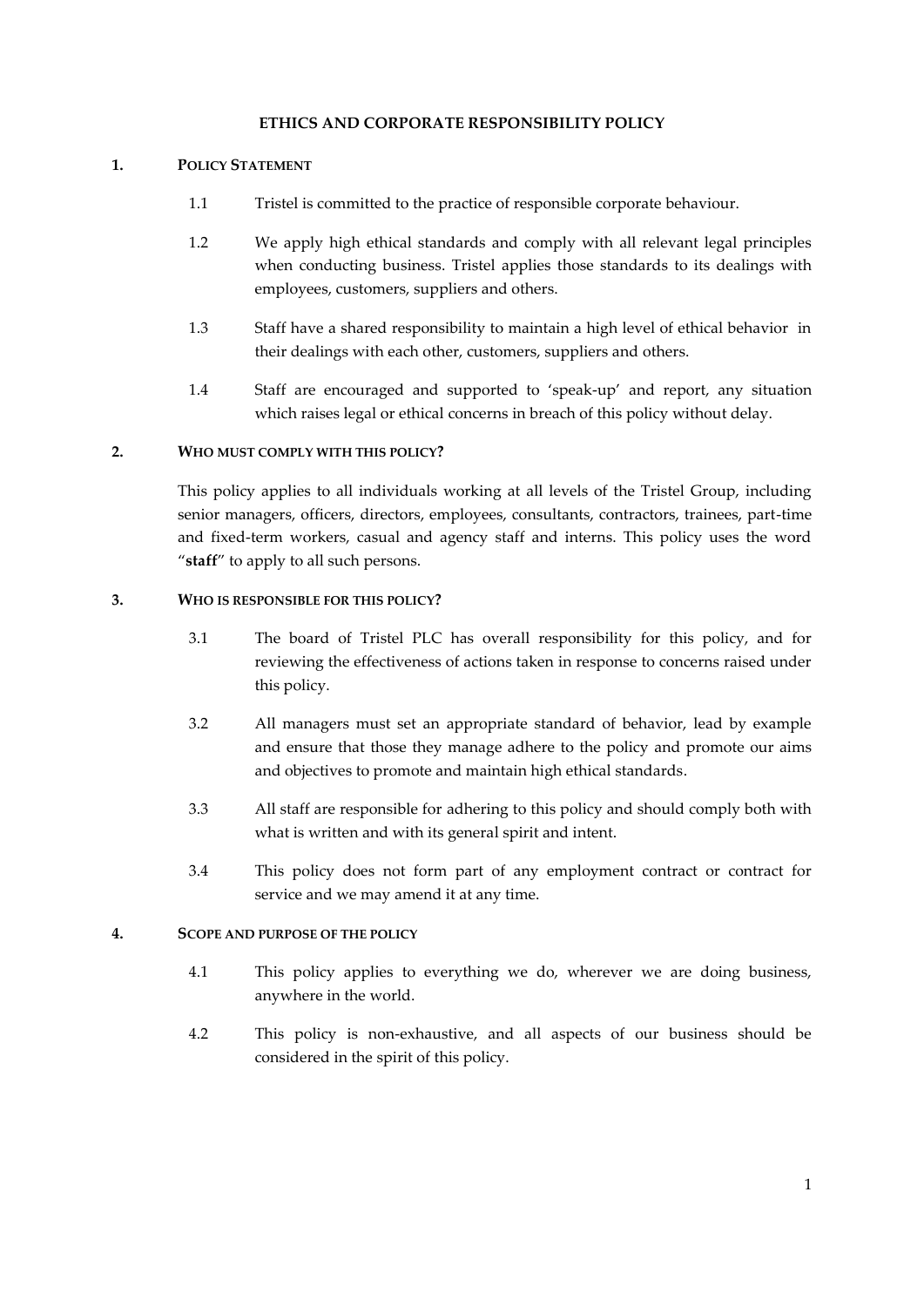# **5. HONESTY**

- 5.1 Tristel believes that successful long term relationships are built on honesty, openness and fair play. All employees are expected to behave in this way and to take responsibility for their own actions and conduct.
- 5.2 No one has authority to require any employee to behave differently.

# **6. EMPLOYMENT, DISCRIMINATION AND HARASSMENT**

- 6.1 Tristel aims to provide equal opportunities in employment, and that staff will be treated equally regardless of age, disability, gender reassignment, marriage or civil partnership status, pregnancy or maternity, race (including colour, nationality and ethnic or national origin); religion or belief, sex or sexual orientation). All staff will be treated with dignity and respect. We will take firm steps to ensure that the culture within our workplace actively tackles harassment and discrimination and promotes an ethos where any form of harassment, discrimination or breach of the company's Equal Opportunities policy is unacceptable. Acts of discrimination or victimisation will be dealt with in accordance with the Disciplinary Policy, if allegations are proven this may result in summarily dismissal for gross misconduct.
- 6.2 Employees and workers will be made aware of their terms and conditions of employment or engagement from the outset. We offer unambiguous and fair terms of employment and provide employees with appropriate opportunities to develop their skills and progress in their careers. It is Tristel's intention to honour all applicable terms and conditions of employment.
- 6.3 Tristel recognises its duty, and the benefits, of providing working conditions which promote good health, safety and environmental practices. Policies in relation to these matters are made available to all staff. Staff are expected to read those policies and abide by them.
- 6.4 All staff are referred to our Equal Opportunities Policy and Anti-Bullying & Harassment Policy, which must be read and complied with at all times. The Company delivers training to relevant employees and managers on equality and diversity.
- 6.5 Tristel supports the elimination of all forms of forced or compulsory labour and the abolition of child labour in line with The Modern Slavery Act 2015.
- 6.6 There must be no victimisation or retaliation against staff who 'speak-up' against wrongdoing. However, making a false allegation deliberately and in bad faith will be treated as misconduct and dealt with under our Disciplinary Procedure. Any such concern of retaliation or victimisation can be raised under the Grievance Procedure.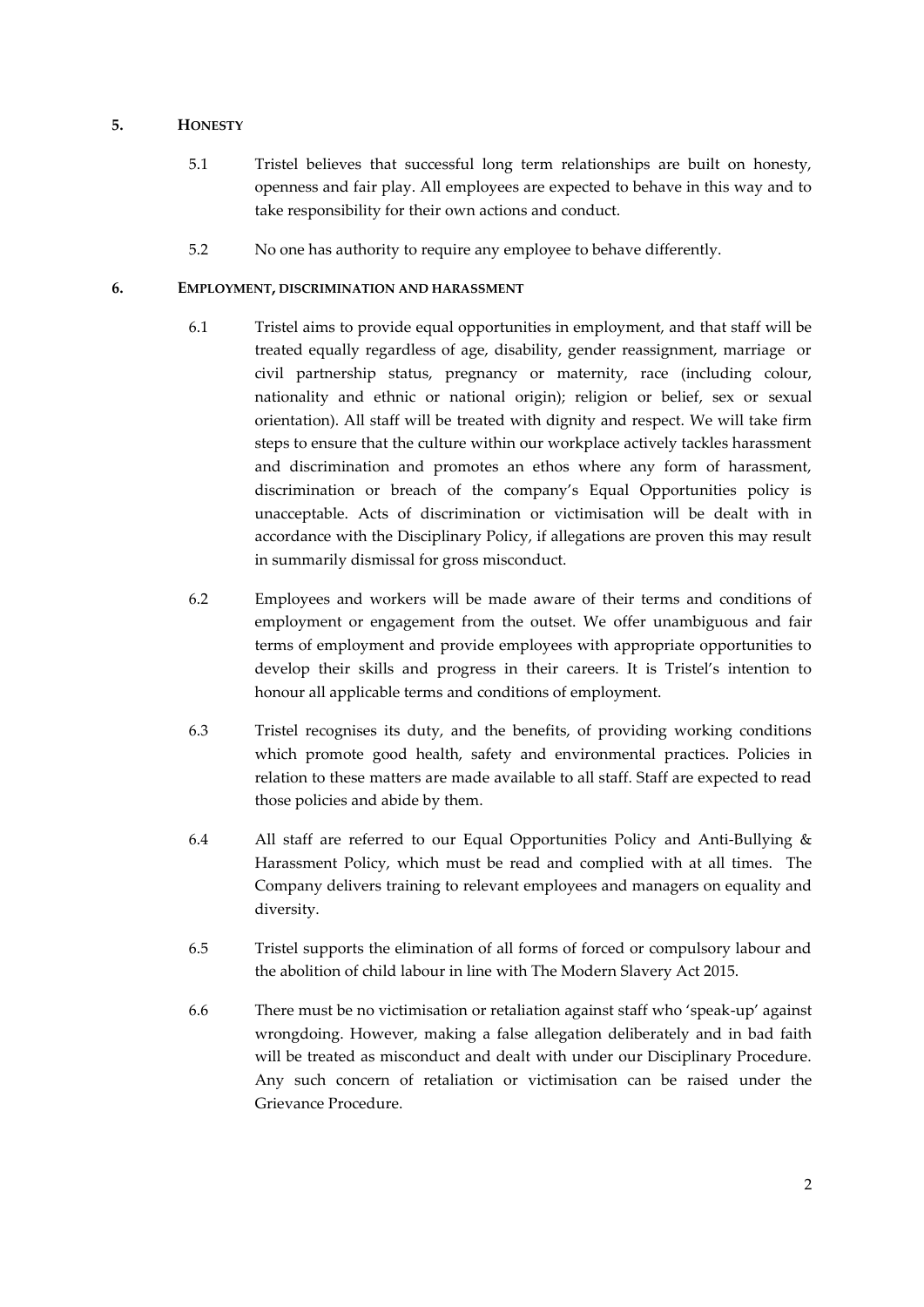## **7. HEALTH AND SAFETY**

We are committed to providing a safe and healthy working environment for all staff. Employees are encouraged to recognise their duty to act in a responsible manner in the work place, having due regard for the health, safety and general welfare of their colleagues. All staff are expected to adhere to the Health and Safety Policy. The Company delivers regular and mandatory health and safety audits and training.

## **8. CONDUCT AND BEHAVIOUR STANDARDS**

- 8.1 All staff are expected to contribute to the success of Tristel by performing their jobs as required and conducting themselves in a professional manner consistent with this policy and within the law
- 8.2 Employee honesty and integrity are essential to ethical business practices. All staff are under a duty to report their own (and that of others) mistakes and wrong doing in order that Tristel can address the situation.
- 8.3 If staff find themselves in a situation in which Tristel's interest's conflict with their personal interests they must report that to Tristel immediately. If in doubt, you are encouraged to raise this and discuss the same with us as soon as possible.
- 8.4 Staff are required to adhere to our Anti-Bribery and Corruption Policy at all times.

#### **9. COMPLIANCE WITH THE LAW**

- 9.1 It is our policy to comply with the laws, rules and regulations of the countries in which we operate. Where there is a conflict, where those laws are less stringent than this policy then we will comply with this policy (and all associated policies and procedures set out from time to time). Where the local laws are more stringent than this policy we will comply with local laws.
- 9.2 In the event that staff have any doubts or concerns about their duties, obligations or about legal compliance they should contact their line manager for guidance.

## **10. ETHICS IN THE MARKET PLACE**

- 10.1 The truth, properly told and presented, should be the objective of all promotional activity. We will take all reasonable care to avoid misleading statements, concealment and overstatements in our promotional activity. Customers should be treated with respect and competition with competitors should be fair and ethical.
- 10.2 Complaints from customers, suppliers, sub-contractors, advisors or representatives should be dealt with promptly and fairly.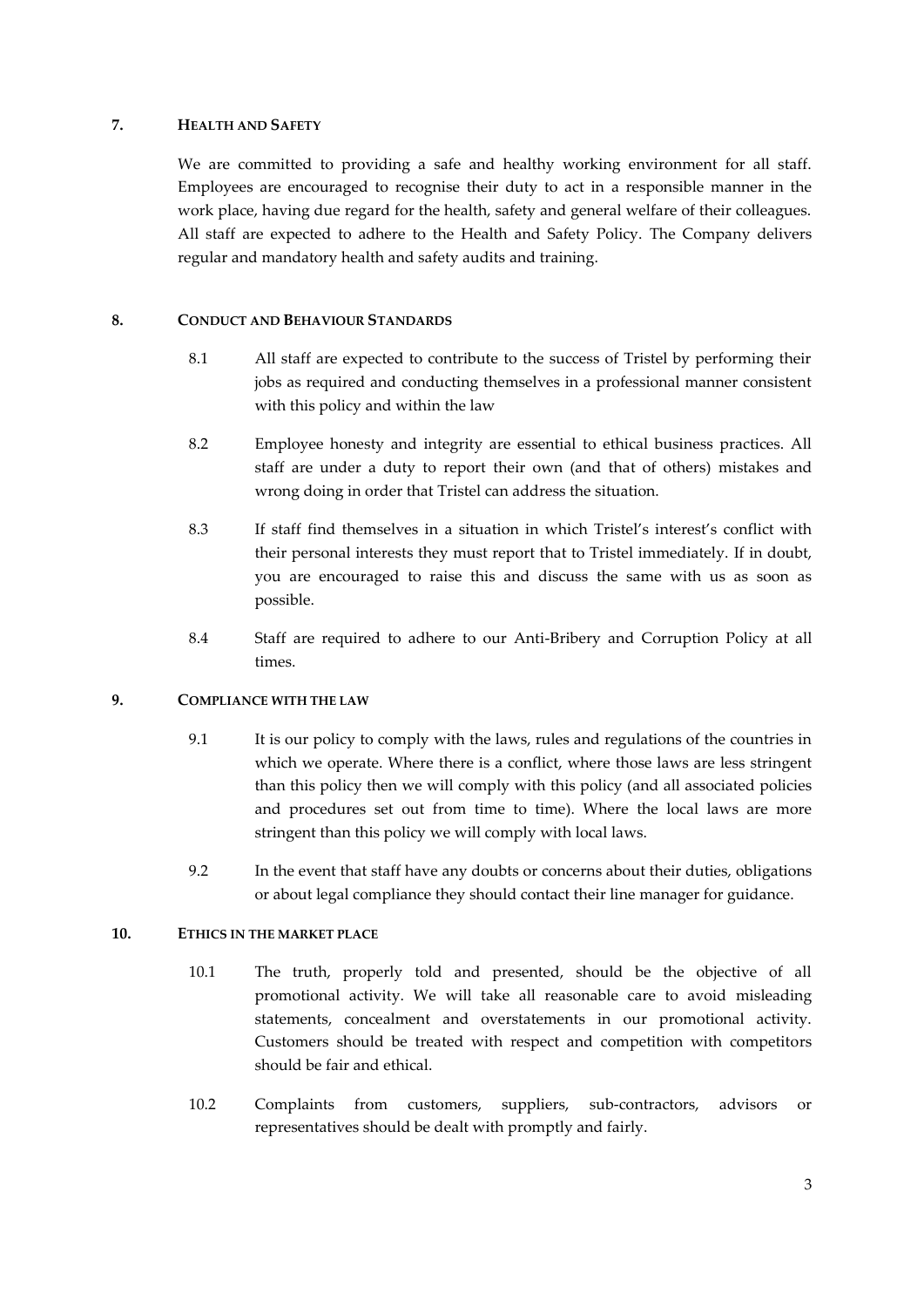- 10.3 Although we strive to know and understand our competitors so that we can perform in the market, industrial espionage is not permitted. We will always compete lawfully and we will not seek to damage the reputation of our competitors.
- 10.4 Tristel is not to knowingly infringe on the copyright, trademarks, patents or other property registered intellectual property rights of others.
- 10.5 Collaboration with competitors to establish or maintain prices or to unlawfully restrain trade is not permitted.
- 10.6 Information received by staff will not be used for any personal gain, nor will it be used for any purpose beyond that for which it was given. We will at all times ensure compliance with all applicable requirements of data protection legislation in force from time to time.

# **11. SUPPLIERS & PARTNER**

Tristel expects all suppliers and Partners to work towards and uphold similar ethical and moral standards. Tristel are actively scrutinising their supply chain to ensure ethical practices where practicable. We reserve the right to investigate the ethical record of potential new suppliers before entering into any agreement. We also reserve the right to withdraw from any agreement or other arrangement with any supplier or Partner who is found to have acted in contravention of the spirit or principles of this policy.

# **12. BRIBES**

- 12.1 All forms of bribery are strictly prohibited. Staff are prohibited from giving, offering or accepting any payment, gift, hospitality or other benefit in the expectation that a business advantage will be received in return, or to reward any business received. Gifts and hospitality are not prohibited provided such is for legitimate purposes and are not unduly lavish or extravagant.
- 12.2 All staff are required to read our Anti Bribery and Corruption Policy, which must be complied with at all times. Any employee who breaches this policy will face disciplinary action, which could result in dismissal for misconduct or gross misconduct and we may terminate our relationship with other individuals and organisations working on our behalf if they breach this policy.

### **13. INVOLVEMENT IN THE COMMUNITY**

Tristel aims to be a responsible Partner within the local communities in which it operates. Its operations will be designed to avoid harm or inconvenience to local communities wherever possible.